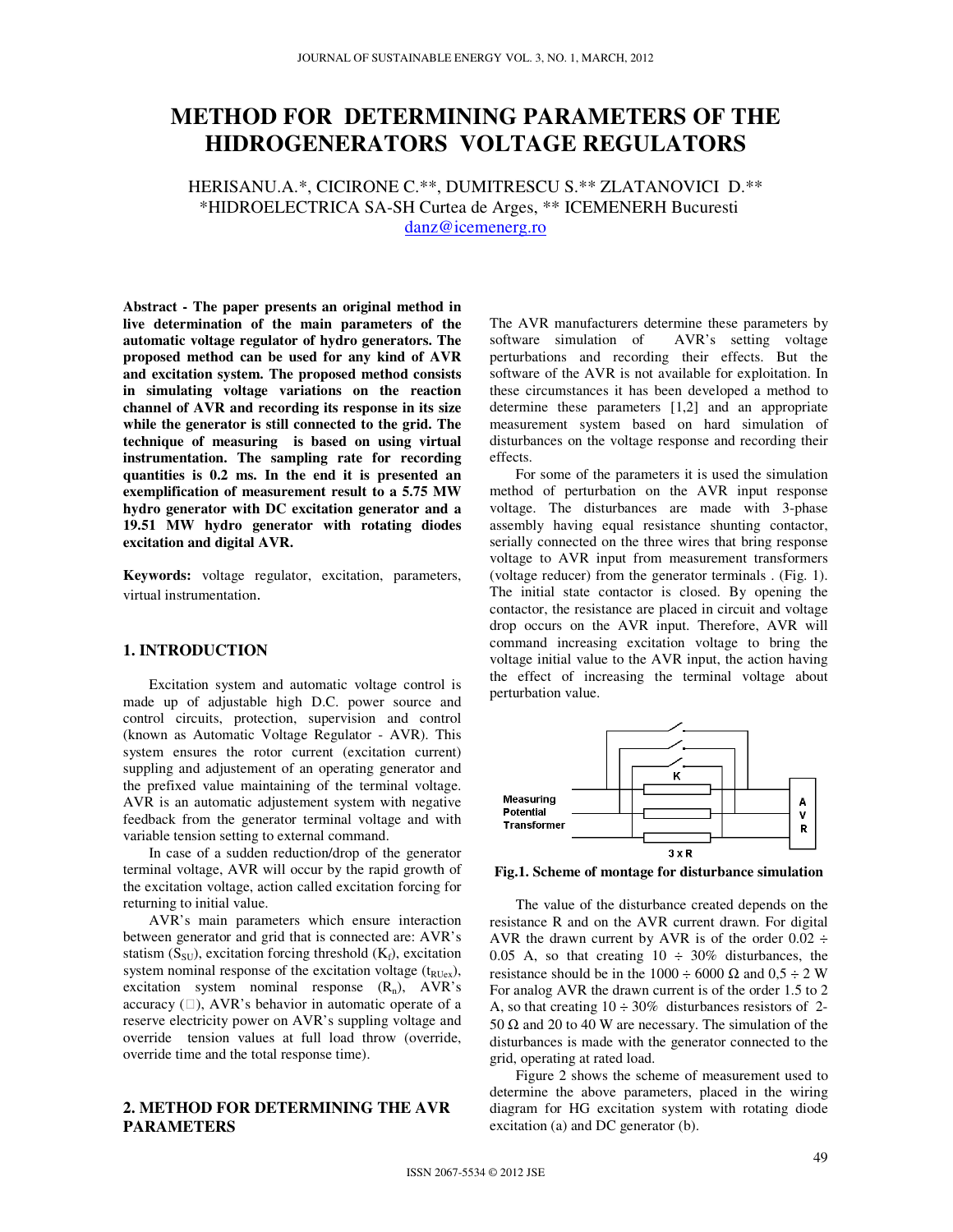The measurement system was developed based on using virtual instrumentation. System includes transducers, the system of creating step disturbance, data acquisition system and dedicated software package. The system allows simultaneous recording of generator parameters, with a sampling rate of 0.2 ms.



**Fig.2. Measurement scheme for excitation with rotating diodes (a) and DC rotating machine (b)** 

The measurement system was developed based on using virtual instrumentation. System includes transducers, the system of creating step disturbance, data acquisition system and dedicated software package. The system allows simultaneous recording of generator parameters, with a sampling rate of 0.2 ms.

Measurement scheme is the same whatever the type of excitation is: AC reversed rotary machine and rotating diodes or DC machine, excepting the purchase of the generator excitation current. For excitation with rotating diodes and AC reversed rotary machine there is no acces to the generator excitation current and therefore are acquired the excitation current and voltage of the exciter.

Apart from trying to simulate the operation perturbation at nominal load, the following tests are made: idle running, automatic operate of a reserve electricity power on the AVR suppling bar and rated load throw [3,4,5].

The statism is determined by applying a step disturbance of approximately -5% in AVR input response

voltage, generator operating with rated load (for example Fig.3). From records the values are determinated before and after a disturbance (stabilized values) for the terminal voltage and reactive power. AVR statism value is calculated with:

$$
S_{SU} = 100 \frac{\Delta U_g}{U_{gn}} \frac{Q_{gn}}{\Delta Q_g} \quad (\%)
$$
  
\n
$$
\Delta U_g = U_{gf} - U_{g i} \quad (\%)
$$
  
\n
$$
\Delta Q_g = Q_{gf} - Q_{g i}
$$
 (1)

where:

 $\Delta U_{g}$  - terminal voltage variation due to disturbance;

 $\Delta Q_g$  - reactive power variation due to disturbance;

 $U_{gi}$ ,  $Q_{gi}$  - baseline terminal voltage and reactive power;

 $U_{gf}$ ,  $Q_{gf}$  - final values of terminal voltage and reactive power;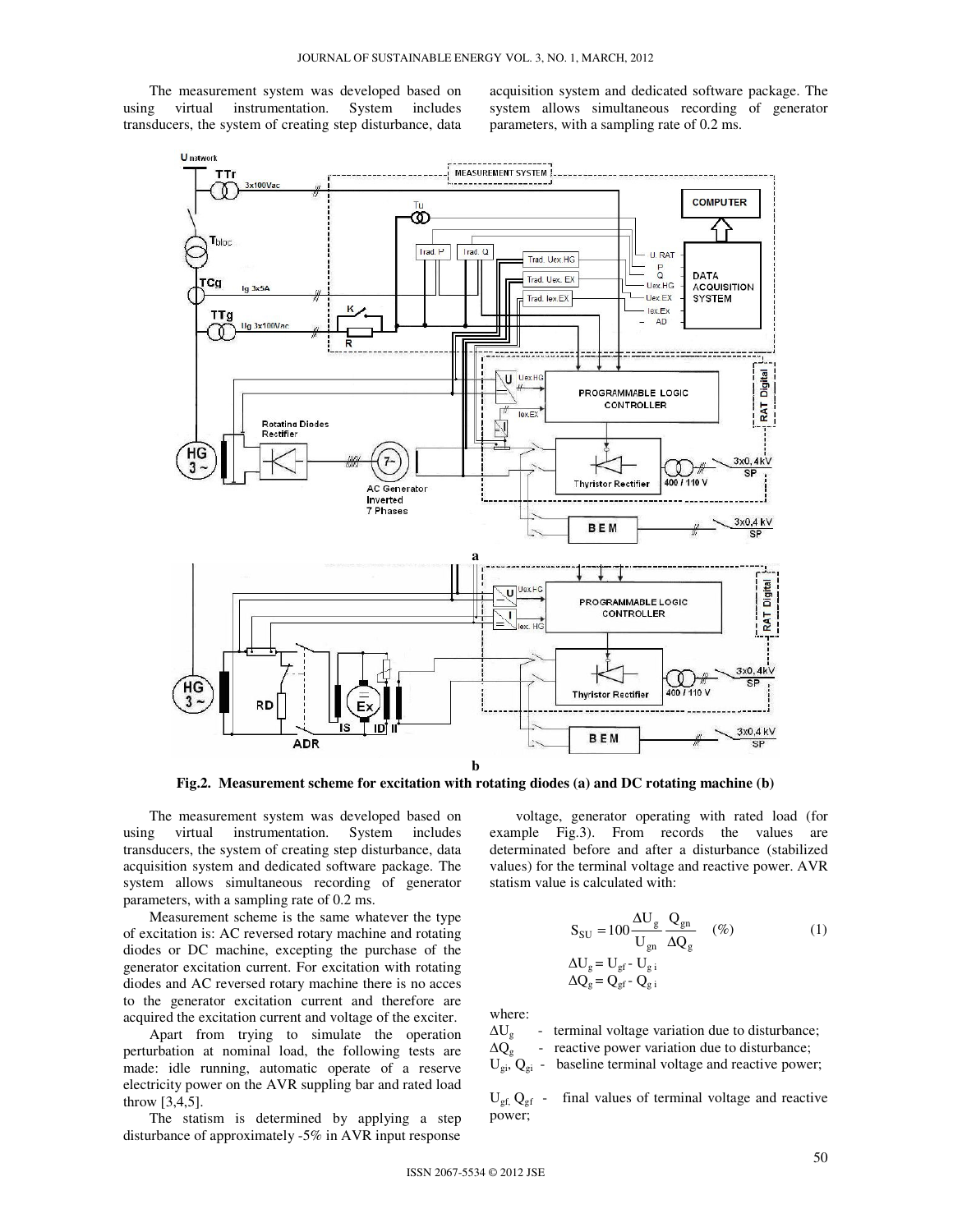$U_{gn}Q_{gn}$  - nominal values of terminal voltage and reactive power;

 Threshold forcing excitation, the response time of the excitation voltage and excitation system nominal response is determined by applying a step disturbance of  $-20 \div 30\%$  to AVR voltage response and registration generator excitation voltage and terminal voltage (for example Fig.4)

 Threshold voltage forcing excitation Uexp is the maximum value of the generator excitation voltage, at forcing, after a disturbance.

The response time in excitation voltage  $t_{R \text{Uex}}$  is the time elapsed since disturbance application moment, read on AVR curve  $U_{g RAT} = f(t)$ , and the moment on  $U_{ex} = f(t)$ when the generator excitation voltage reaches:

$$
U_{R \text{ ex}} = U_{\text{exn}} + 0.95 (U_{\text{ex,p}} - U_{\text{ex,n}})
$$
 (2)

where:

 $U_{\text{ex},p}$  - threshold voltage of excitation forcing, Uex.n - excitation rated voltage.

 If is impossible to reach the rated voltage excitation, the calculation takes into account the initial value of excitation voltage.

 To determine the excitation system rated response on the same diagram it is delimited the range from 0.5 s when the excitation voltage begins to rise as a result of the step disturbance. It is determined by graphical integration the surface AMNPA between the portion of the curve  $U_{ex}$  bounded by the interval 0.5 s and horizontal interval corresponding to the rated voltage excitation U<sub>exn</sub>. Triangle APQ is constructed so that its surface is equal to the area AMNPA. QP segment is determined by the relationship:

$$
QP = \frac{2 S_{AMNPA} (V s)}{AP (s)}
$$
 (V) (3)

 The response of the excitation system nominal response is calculated with:

$$
R_n = \frac{QP(V)}{U_{exn}(V)} \frac{1}{0.5 \text{ (s)}}
$$
(4)

 Determination of the AVR accuracy is made with generator in the no load excited regime at rated voltage (for example Fig.6). There are recorded every 5 seconds 181 RMS values of terminal voltage for 15 minutes (starting at  $t = 0$ ). Recording values of voltage across the generator, calculate the average value  $U_{\rm g \, med}$  of the 181 values recorded:

$$
U_{\rm{g}\,av} = \frac{\sum U_{\rm{g}\,i}}{N} \quad (V) \tag{5}
$$

Absolute error from the mean values:

$$
\Delta U_{gi} = \begin{vmatrix} 100 \frac{U_{gi} - U_{gav}}{U_{gav}} & (\%) & (6) \end{vmatrix}
$$

where:

 $U_{g,i}$  - voltage effective value between phases measured during moment 'i';

 $U_{\rm gav}$  - average value of all the 181 measured values;

N - number of measured values of voltage

AVR accuracy is the maximum deviation  $\Delta U_{g,i}$ 

$$
\varepsilon = \text{MAX} \left( \Delta U_{g,i} \right) \tag{7}
$$

Determination of the override parameters are made in rated load throw test, which corresponds to the application of a disturbance with an amplitude of about  $(+)$  18  $\div$  (+) 25%. The test is done by opening the switch on from the high voltage transformer block, as an unexpected event, caused by a grid protection. When disconnecting the load, the generator remains in idle mode and at the first moments (at least 1-2 times) the excitation current has the generator rated value (much more than the idle runnig excitation current). Therefore, the terminal voltage (and hence voltage seen by AVR) is a step leap which can reach a value of about 1.18 to 1.25 of  $U_{gn}$  (maximum value is a function of reactances and time constants of the generator). AVR intervention occurs and how quickly it occurs to restore the terminal voltage to a steady value should be admissible for this band around the nominal value ( $\pm$  5% of U<sub>gn</sub>). Terminal voltage and generator excitation voltage are recorded (for example Fig.7).

Terminal voltage override (SR) is the increasing of the terminal voltage value from rated value, after the rated load throw and it is determined by the relationship:

$$
SR = \frac{U_{\text{gmax}} - U_{\text{gn}}}{U_{\text{gn}}}
$$
 (%) (8)

where:

 $U_{\rm g \, max}$  - the maximum terminal voltage after rated load throw ;

 $U_{\rm g,n}$  - terminal rated voltage;

Override time of  $1,1U_{\text{gn}}$  (t<sub>SR</sub>) is the length of time that the terminal voltage has a value greater than  $1,1 \text{ U}_{\text{gn}}$ , after rated load throw and it is read from the chart curve  $U_g = f(t)$ 

Total response time or duration transient  $(\Delta t_{as})$  is the interval between the start of the terminal voltage increase and when it finally comes back in a band of  $\pm$  5% as a result of AVR action, after rated load and it is read from  $U_g = f(t)$ .

The determination of AoR behavior in automatic operate of a reserve electricity power on the 0.4 kV bar is made by disconnecting the main power switch of the AVR an of the exciter excitation transformer. After the automatic operate of a reserve electricity power break the switch of suplemental reserve is automatically closed. During automatic operate of a reserve electricity power break generator operating without excitation. After the appearance of AOR supply voltage and excitement exciter, he restored the excitation parameters, the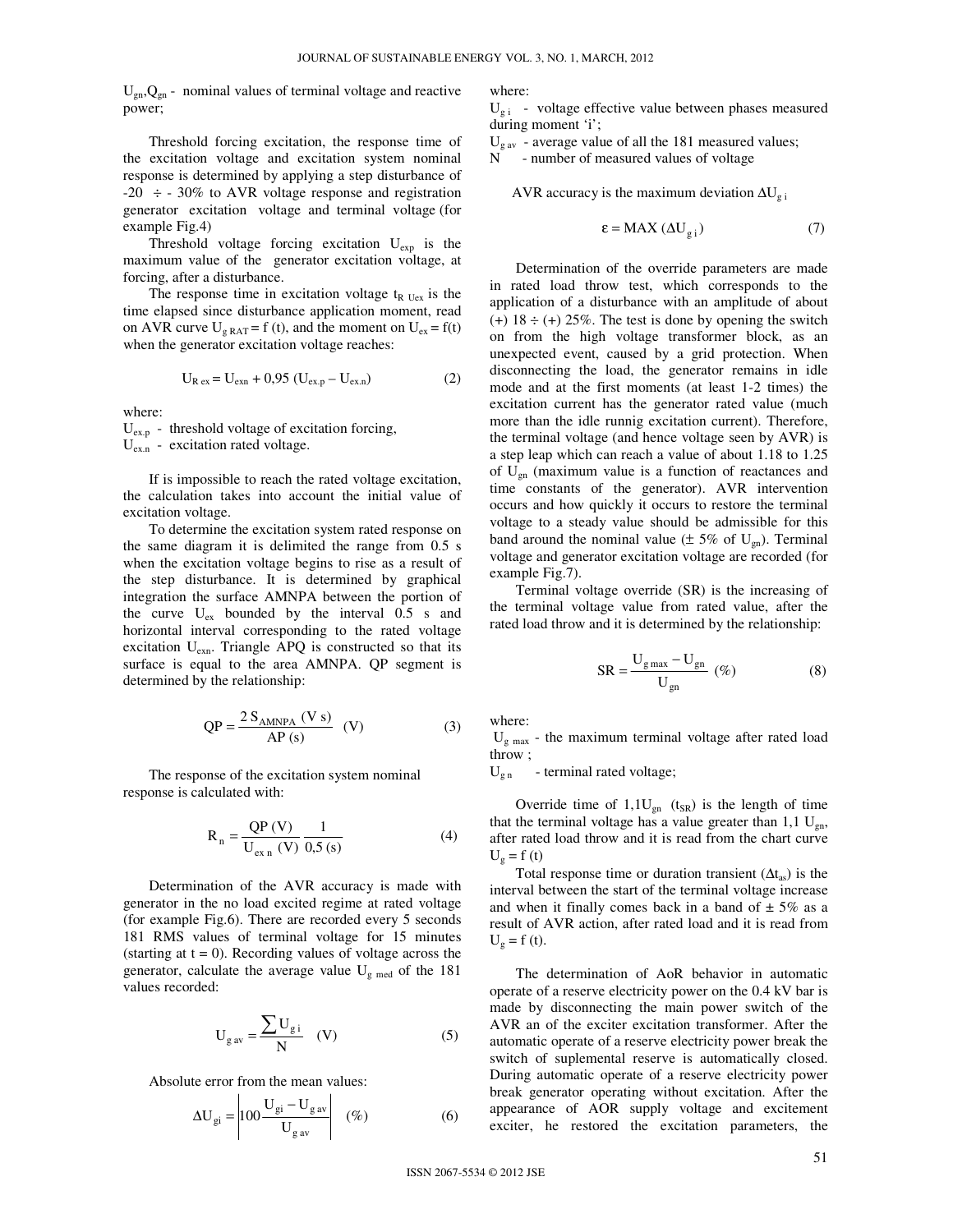terminal voltage and reactive power, practically to the same values as those from the beginning. The test is made during the generator is operating at minimum technical power. Terminal voltage, generator excitation voltage, exciter voltage excitation from manual disconnection time to return to the original parameters (for example Fig.10) are registred. Initial parameters and ending parameters are compared after the break. The test is considered to be successful if the generator remains stable, without oscillations and if the excitation parameters, the terminal voltage and reactive power get back to the same values as those from the beginning.

Acceptance criteria of AVR parameters [6,7,8] are presented in Table 2.

## **3. TWO HYDROGENERATORS WITH DIGITAL AVR APPLICATION**

 Tests were conducted at two hydro generators from two different plants: HG1 of 5.75 MW with DC excitation generator and HG2 of 19.5 MW with reversed AC generator and rotating diodes excitation (Table 1). Both have digital AVR with indirect regulation.

| Parameters               | Simbol                       | <b>UM</b>    | HG <sub>1</sub> | HG <sub>2</sub>   |
|--------------------------|------------------------------|--------------|-----------------|-------------------|
| Generator rating         | $P_{gn}$                     | MW           | 5.75            | 19,5              |
| Rated reactive power     | $Q_{gn}$                     | <b>MVAr</b>  | 2.78            | 9.8               |
| Rated power factor       | $cos \varphi_n$              |              | 0.9             | 0,9               |
| Rated terminal voltage   | $U_{gn}$                     | kV           | 6,3             | 10.5              |
| Rated stator current     | $I_{gn}$                     | kA           | 587             | 1250              |
| <b>Excitation</b> type   |                              |              | DC<br>generator | Rotating<br>diods |
| Rated load field voltage | $U_{\text{ex}}$ <sub>n</sub> | $V_{cc}$     | 150             | 104               |
| Rated field current      | $I_{ex.n}$                   | $A_{cc}$     | 387             | 710               |
| AC exciter voltage       | $U_{\rm ex.Ex.n}$            | $\rm V_{ca}$ |                 | 36,5              |
| DC exciter voltage       | $U_{ex.Ex.n}$                | $V_{cc}$     | 390             | 42                |
| Exciter field current    | $I_{\text{ex.Ex. n}}$        | $A_{cc}$     | 230             | 29,4              |

**Table 1. Tested generators parameters** 

At HG1 trials were conducted in two stages. Results from the first stage showed that a number of parameters: voltage threshold of forcing, response time, rated response and override value are not within the acceptance criteria laid down in standards. Accordingly AVR supplier was requested to modify gain coefficients and time constants transfer function of the AVR for improvement of these performances. After completing the settings, it was performed a new round of tests. Table 2 presents results of the two stages of testing.

Fig. 3 shows the registration test to determine statism. Test results for the two stages are similar and therefore this parameter is presented only in stage II test results. The generator operated in charge at  $P<sub>g</sub> = 5$  MW and 0.73 MVAr constant. It was performed by simulation, a step disturbance on the AVR entry of - 5.3%. There were recorded the generator terminal voltage  $U_g$ , the AVR input voltage,  $U_{RAT}$  and reactive power  $Q_g$ . From the records it was extracted initial and final values

of voltage and reactive power:  $U_{gi} = 0.977$  u.r.,  $U_{gf} =$ 1.001 u.r.,  $Q_{gi} = 0.73 \text{ MVAr.}, Q_{gf} = 2.41 \text{MVAr, which by}$ using relation 1 is determined the statism  $S_u = 4.0\%$ . The value corespond to the requirements acceptance criteria.



**Fig. 3. Registration test to determine statism, HG1**

Fig. 4 presents the test recording for determining the forcing threshold, response time and rated response at the test stage I. The generator operated with the following parameters:  $P_g = 5.5MW$ ,  $Q_g = 1.8$  MVAr,  $U_{g,i} = 5985$ kV (0.95 u.r) and  $U_{\text{ex},i} = 130$  V<sub>DC</sub> (very close to the rated regime of HG). It was applied a step perturbation  $\Delta U_{AVR}$  $=$  - 23 %. Threshold value obtained was U<sub>exp</sub> = 272 V respectively 1,34 u.r. and exciter excitation voltage was  $U_{\text{ex.Ex.}}$  = 138  $V_{\text{cc}}$ . The procedure described in paragraph 2 and the relations 2, 3 and 4 were determined successively:  $U_{\text{Rex}}$  = 1.32 u.r. resulting response time  $t_{RUex} = 0.48$  s,  $S_{AMNPA} = 0.09$  u.r/s, QP = 0.36 u.r. and rated response u.r.  $R_n = 0.72$  u.r./s. The conclusion was that the AVR does not realize criteria for acceptance threshold voltage of forcing (minimum 1.8), for response time (max. 0.4 s) and nominal response (minimum of 1.5 u.r.  $/s$ ).



#### **Fig.4. The test for determining the forcing threshold, response time and rated response, stage I, HG1**

After changing the AVR's settings it was performed phase II trials and the following values were obtained:  $K_f$  $=1,95$  U<sub>R ex</sub> = 1.9 u.r., t<sub>RUex</sub> = 0.325 s, S<sub>AMNPA</sub> = 0.345 u.r. s,  $QP = 1.38$  u.r. și  $R_n = 2.76$  u.r./s, (Fig.5) which correspond to the acceptance criteria.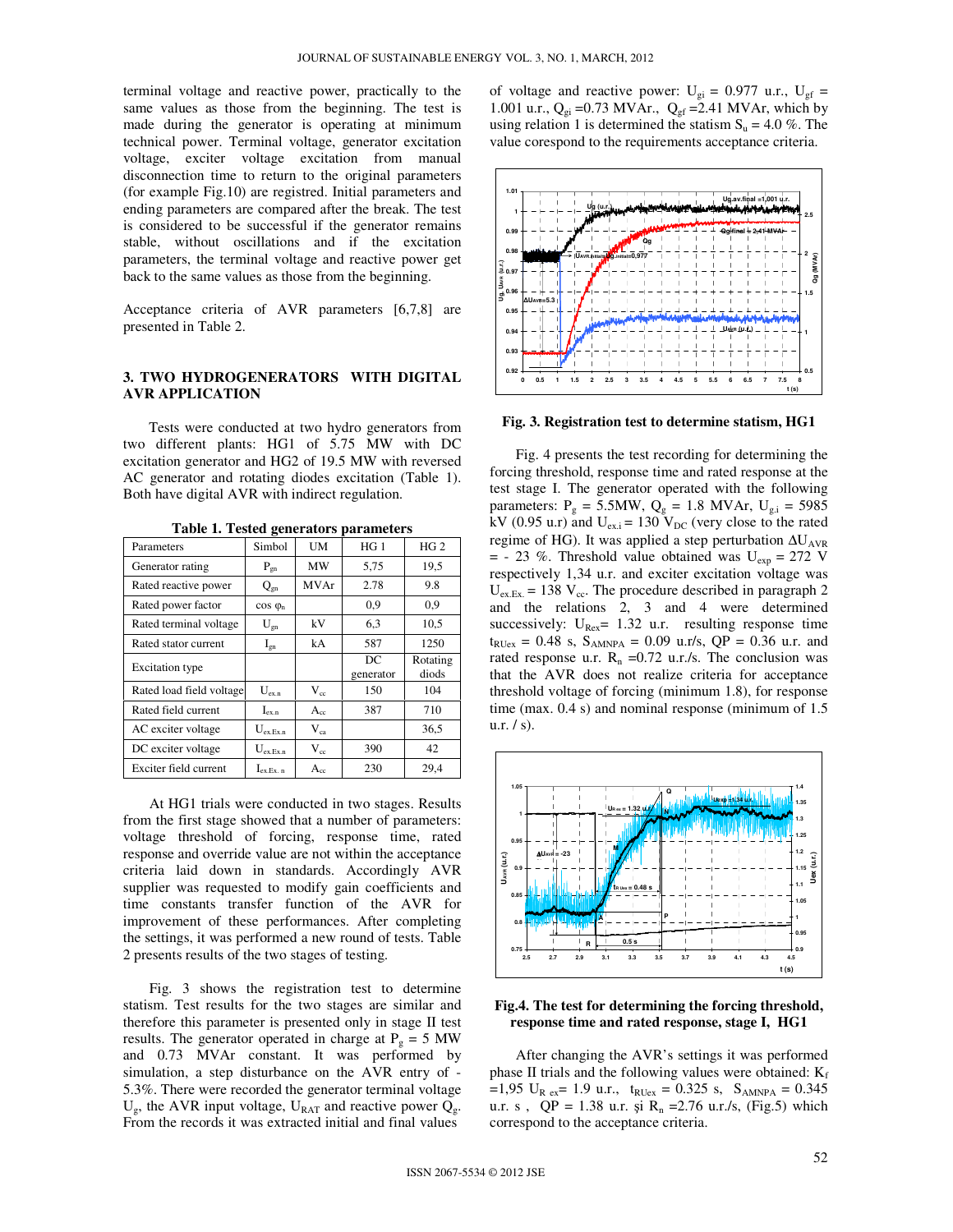

# **Fig.5. The test for determining the forcing threshold, response time and rated response, stage II, HG1**

 Figure 6 presents the test recording to determine the accuracy. Test results for the two stages are similar and therefore this parameter is presented only in stage II test results .The generator operated in the no load exited regime at rated voltage 6.3 kV. Was recorded voltage at the generator terminals  $U_g$  for 15 min = 900 s, with a cadence of a 5 point and obtaining 181 values. With relations 5,6,7 calculate  $U_{\rm g\ average}$  =6.0 kV and  $\varepsilon = 0,39$ %



**Fig.6. Registration test to determine accuracy , HG1** 

Figure 7 presents the rated load throw test to determine the override values. This was tested by disconnecting the line switch on the 20 kV in secondary transformer block.

Initial load values were  $P_g = 5.55$  MW and  $Q_g = 1.2$ MVAr and at stage II  $P_g = 5.77$  MW,  $Q_g = 1.00$  MVAr. In the first phase there were obtained nonconforming/inconsistent values with the requirements:  $SR = 0.125$  u.r., override time of 1.1 U<sub>gn</sub>,  $t_{SR}$  = 1.2 s and total response time  $\Delta t_{as}$  = 3 s. After changing the settings there were obtained SR=0.101 u.r.,  $t_{SR}$  = 0,  $\Delta t_{as}$  = 1.36 s, and values were consistent/ conforming with the acceptance criteria (Tab.2)

Fig. 8 shows the registration test to determine statism at the HG 2. The generator operated in charge at  $P_g = 15$  MW and 0.21 MVAr constant. It was performed by simulation, a step disturbance on the AVR entry of - 5.45 %. From the records it was extracted initial and final values of voltage and reactive power:  $U_{gi} = 0.9832$  u.r.,  $U_{gf} = 1.0025$  u.r.,  $Q_{gi} = 0.21$  MVAr.,  $Q_{gf} = 4.21$  MVAr, which by using relation 1 is determined the statism  $S_u$  = 4.73 %.



#### **Fig.7. Rated load throw test to determine override values, HG1**

At HG 2 all tests were performed to determine the AVR's parameters. All parameters were within the acceptance criteria requirements. In load throw with line disconnect switch, the automatic system disconnected the AVR and thus ordered the HG de-energize and could not determine the total response time, the generator didn't come back to its rated voltage. Measurement results are presented in Table 2.



**Fig. 8. Registration test to determine statism, HG2**

Fig. 9 presents the test recording for determining the forcing threshold, response time and rated response at the HG 2. The generator operated with the following parameters:  $P_g = 20$  MW,  $Q_g = 6.5$  MVAr,  $U_{g,i} = 10.49$ kV (0.99 u.r) and  $U_{\text{ex},i} = 101$  V<sub>DC</sub> (very close to the rated regime of HG). It was applied a step perturbation  $\Delta U_{AVR}$  $=$  - 32 %. Threshold value obtained was U<sub>exp</sub> = 175 V respectively 1,74 u.r. and exciter excitation voltage was  $U_{\text{ex,Ex}} = 138 \text{ V}_{\text{cc}}$  (respectively 3.3  $U_{\text{ex,Exn}}$ ). The procedure described in paragraph 2 and the relations 2, 3 and 4 determined successively:  $U_{\text{Rex}} = 0.772$  u.r.,  $t_{\text{RUex}} = 0.24$  s,  $S_{AMNPA} = 0.265$  u.r/s, QP = 1.06 u.r. and rated response u.r.  $R_n = 2.12$  u.r./s.